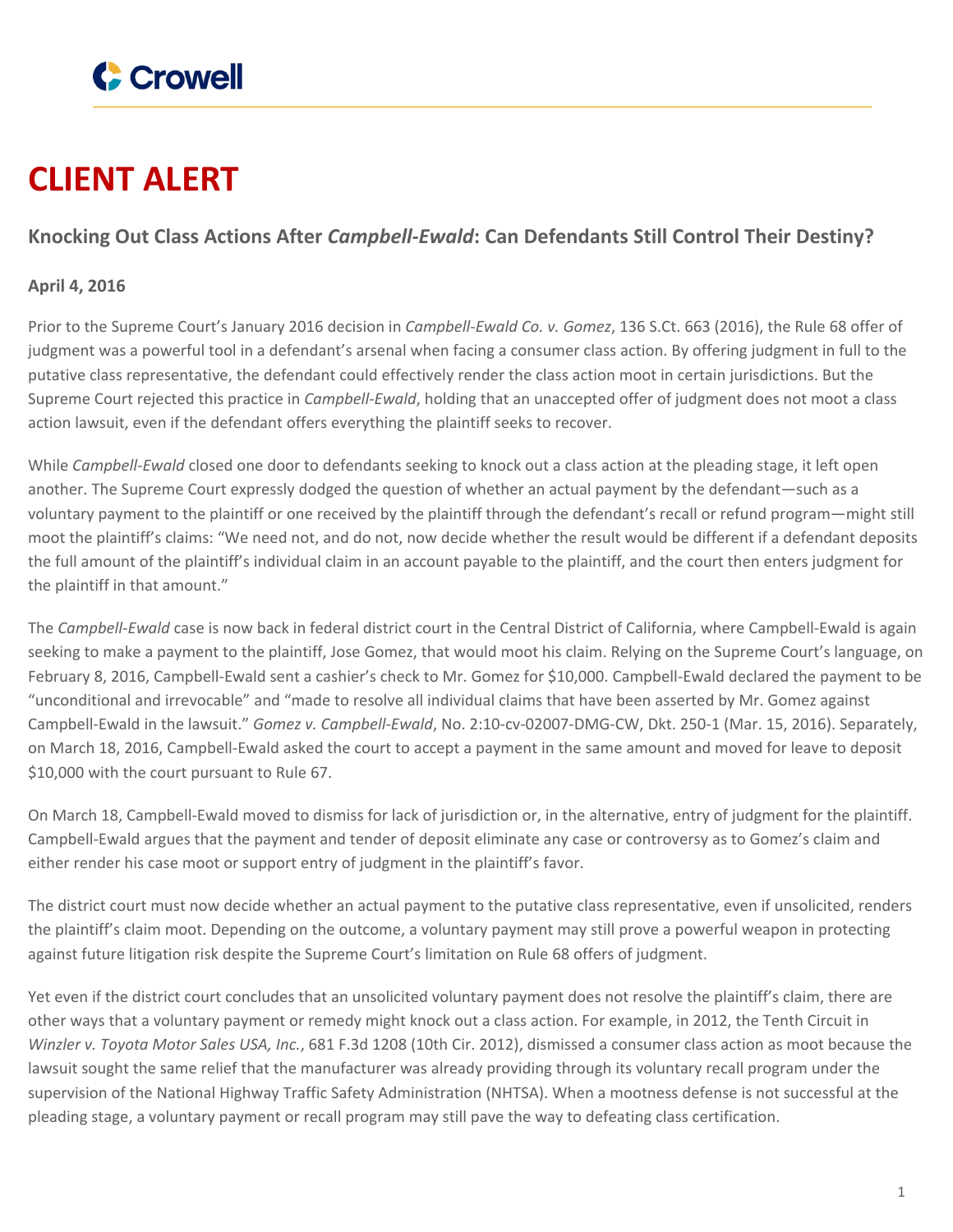

If the same remedy is available through a recall or refund program, is a class action the superior way to resolve the dispute? And is a class representative seeking to subject the class to protracted litigation adequately protecting the interests of those already entitled to a voluntarily-provided remedy? A number of courts have answered "no."

Courts have refused to certify a class when a refund or recall program is available. For example, the U.S. District Court for the District of Minnesota in *Daigle v. Ford Motor Co.* found that when a recall "provides most of the putative class the relief it seeks . . . a class action does not appear to be a superior method to adjudicate the putative class claims" as required by Rule 23. No. 09 cv-3214, 2012 WL 3113854, \*5 (D. Minn. July 31, 2012). Other courts have denied certification on adequacy grounds, reasoning that "[a] representative who proposes that high transaction costs (notice and attorneys' fees) be incurred at the class members' expense to obtain a refund that already is on offer is not adequately protecting the class members' interests." *See In re Aquadots Products Liability Litigation*, 654 F.3d 748, 752 (7th Cir. 2011). Similarly, in *Martin v. Ford Motor Co.*, 292 F.R.D. 252, 282-85 (E.D. Pa. 2013), the Eastern District of Pennsylvania—after rejecting a mootness argument at the pleading stage declined to certify a damages class under Rule 23(b)(3) because class litigation was not superior to the remedy already being offered, and refused to certify a Rule 23(b)(2) class for injunctive relief because the putative class representative who had refused the recall remedy was not typical or adequate.

While class action defendants were dealt a setback with *Campbell-Ewald*'s rejection of the Rule 68 offer of judgment strategy, defendants facing class actions—especially consumer class actions—should carefully consider whether a voluntary payment, recall, or refund remedy may still play an important role in defeating the litigation.

## *Other Articles in This Month's Edition:*

- Crumb Rubber in the [Crosshairs:](https://www.crowell.com/NewsEvents/AlertsNewsletters/All/Crumb-Rubber-in-the-Crosshairs-Focus-on-Artificial-Turf-Increases) Focus on Artificial Turf Increases
- Health Canada [Announces](https://www.crowell.com/NewsEvents/AlertsNewsletters/All/Health-Canada-Announces-First-Penalty-Under-CCPSA) First Penalty Under CCPSA
- EU Launches Online Dispute Resolution (ODR) Portal for [Consumers](https://www.crowell.com/NewsEvents/AlertsNewsletters/All/EU-Launches-Online-Dispute-Resolution-ODR-Portal-for-Consumers)
- Court Denies Michaels' Motion to Dismiss CPSC Penalty [Enforcement](https://www.crowell.com/NewsEvents/AlertsNewsletters/All/Court-Denies-Michaels-Motion-to-Dismiss-CPSC-Penalty-Enforcement-Action-and-Finds-that-Failure-to-Report-is-a-Continuing-Violation) Action and Finds that Failure to Report is a [Continuing](https://www.crowell.com/NewsEvents/AlertsNewsletters/All/Court-Denies-Michaels-Motion-to-Dismiss-CPSC-Penalty-Enforcement-Action-and-Finds-that-Failure-to-Report-is-a-Continuing-Violation) Violation
- **European [Commission](https://www.crowell.com/NewsEvents/AlertsNewsletters/All/European-Commission-Launches-Review-of-EU-Consumer-Legislation) Launches Review of EU Consumer Legislation**
- [Advertisers](https://www.crowell.com/NewsEvents/AlertsNewsletters/All/Advertisers-in-the-Ring-A-Roundup-of-Recent-Competitor-Advertising-Challenges-Enough-Tailored-Support-for-Direct-Comparisons-and-Health-Benefits) in the Ring A Roundup of Recent [Competitor](https://www.crowell.com/NewsEvents/AlertsNewsletters/All/Advertisers-in-the-Ring-A-Roundup-of-Recent-Competitor-Advertising-Challenges-Enough-Tailored-Support-for-Direct-Comparisons-and-Health-Benefits) Advertising Challenges: Enough Tailored Support for Direct [Comparisons](https://www.crowell.com/NewsEvents/AlertsNewsletters/All/Advertisers-in-the-Ring-A-Roundup-of-Recent-Competitor-Advertising-Challenges-Enough-Tailored-Support-for-Direct-Comparisons-and-Health-Benefits) and Health Benefits?

For more information, please contact the professional(s) listed below, or your regular Crowell & Moring contact.

**April [Nelson](https://www.crowell.com/professionals/April-Ross) Ross** Partner – Washington, D.C. Phone: +1.202.624.2687 Email: [aross@crowell.com](mailto:aross@crowell.com)

**[Rebecca](https://www.crowell.com/professionals/Rebecca-Baden-Chaney) Baden Chaney** Partner – Washington, D.C.